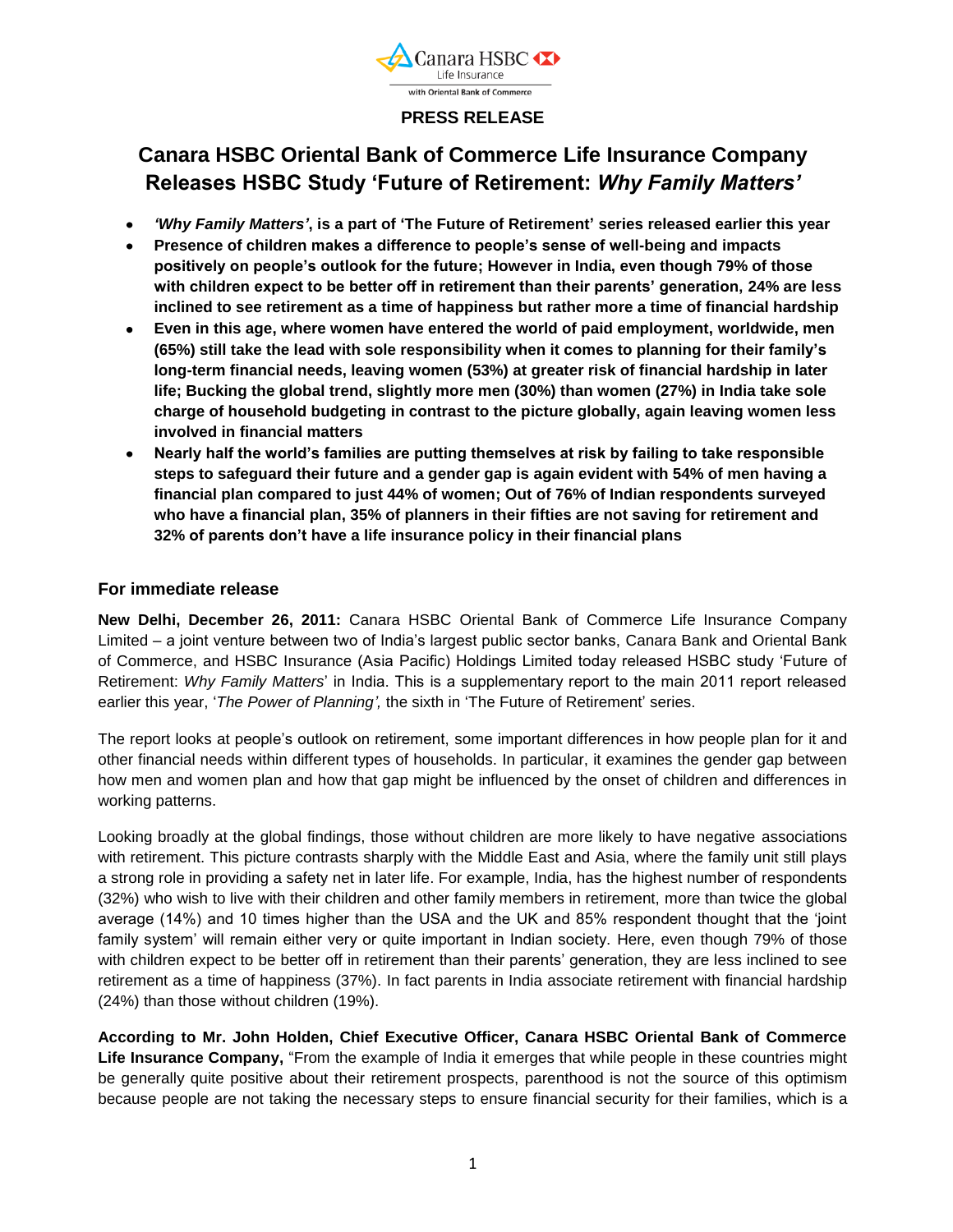

major cause of concern. It does not make people happier as living with extended family in retirement is possibly borne of financial dependence and necessity rather than choice."

Another global trend that emerged from the study is that even in today"s time when women have entered the world of paid employment, worldwide, men (65%) still take the lead with sole responsibility when it comes to planning for their family"s long-term financial needs, leaving women (53%) at greater risk of financial hardship in later life. When it comes to retirement planning, globally men are much more proactive (39%), being twice as likely to take charge of this financial decision solely than women (25%); the trend is mirrored in India with men at 43% and women at 21% taking sole responsibility for retirement planning. Crucially, this means that globally women are much more focused on short-term financial matters and are more likely to be overlooking the importance of planning for retirement in their own right. Further, women are more likely to focus on managing the household budget, with 37% of women taking sole responsibility compared to 34% of men. This was the only area in financial planning where women said they were more likely to take sole responsibility. However, in India, slightly more men (30%) than women (27%) in India take sole charge of household budgeting in contrast to the picture globally, again leaving women less involved in financial matters.

Only 50% of respondents globally say they have a financial plan in place for their own or their family"s future and even here, significant gaps were evident. A gender gap also emerges with 54% of men having a financial plan compared to just 44% of women. From the 50% of people surveyed who stated they had a financial plan in place, nearly half (47%) of them are not saving for retirement, and this remains high even among those in the immediate pre-retirement age (37% of 50 to 59 year olds).

The study also highlighted the presence of a major protection gap evident in all 17 countries surveyed. Many parents seem not to understand the consequences of no insurance – which exposes them to risk of being unable to cope if there is a change in their circumstances, by way of ill health and consequent loss of an income. Less than half of parents had individual term insurance in 14 of the 17 countries surveyed. Only India, South Korea and Taiwan scored above 50% in terms of families having term life insurance with India topping the list with 59%. Surprisingly, there was virtually no difference in life insurance penetration in families with or without children - Only 55% of parents with financial plans have some sort of life insurance contained in it. This compares to 52% of those who did not have children.

Some of the key responses from the 76% of Indian respondents surveyed who have a financial plan in place highlighted some major gaps - for example, 35% of planners in their fifties are not saving for retirement and despite the fact that life insurance is widely available and all working parents have a need for this kind of protection, 32% of parents do not have a life insurance policy in their financial plans.

Households in the East are less risk-averse than their counterparts in the West, and are more likely to pursue long-term investing instead of security in the short term. There is a greater proportion of risk-averse households in developed markets such as France (51%), Canada (42%), the US (45%) and the UK (39%). One reason why households in Eastern markets – like (12%) China and India (21%) – have a higher risk tolerance is that they have to deal with higher levels of inflation (typically around 6-8% per annum), and therefore, need to seek out higher returns in order to protect the real value of their savings and investments.

**Mr Holden said,** "Many financial needs are driven by key life events – including getting married and having children – and as the family is central to these life events, it is an important consideration in building a picture of an individual"s long-term financial needs. What emerges from the study however is that people both globally and in India are putting their families at risk by failing to make a proper financial plan in accordance with their needs. At the same time, people who have financial plans in place, have evident gaps with large numbers of younger families without life insurance in place, while many still overlook the need to build retirement savings especially women across all age groups who continue to lag behind their male peers and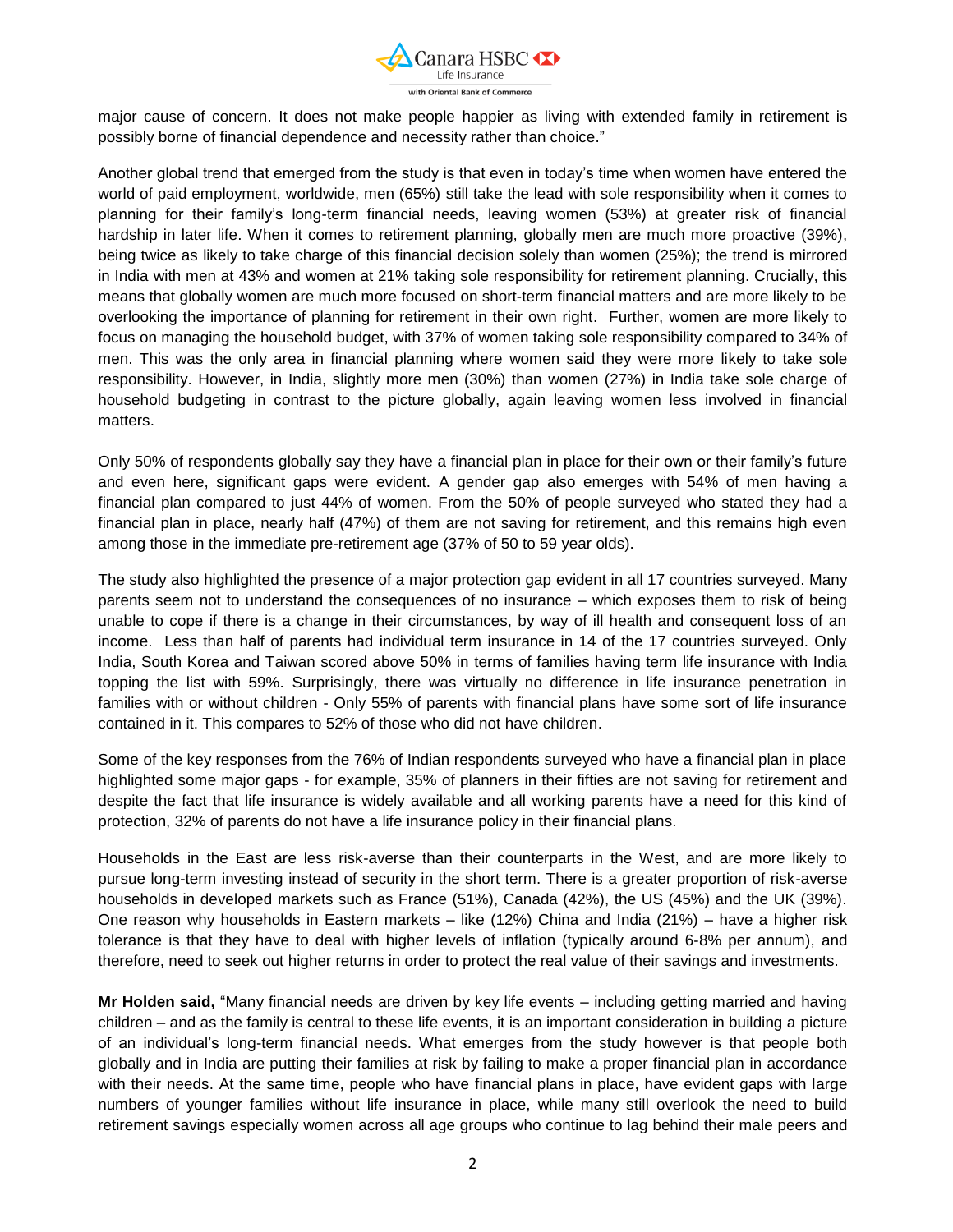

women are left exposed to financial hardship in later life. Regarding consumer attitudes to financial risk, it is evident that investment risks are not understood well and gender differences exist that may again disadvantage women. Many people still prefer to apply a do-it-yourself approach to financial planning. Whilst this is positive that people are taking greater personal responsibility for their finances, people shouldn"t see this as a substitute for getting expert financial advice on how to make their money work as hard as possible."

Basis this fact and the findings, the research identifies four actions households can take to improve their future financial well-being:

- 1. Share your financial decision-making retirement and protection needs should be discussed with the partner to ensure that both are better prepared for retirement and other life goals
- 2. Use life events to start and review your financial plan understand the importance of life events and life stages (having children, saving for college, bereavement etc); it is important to consider the needs of the whole family
- 3. Review your financial plan with a professional adviser sense-check financial decisions and plans with an expert to ensure that all eventualities are covered
- 4. Take a balanced approach to managing investment risk balance the need to protect your investments in the short and medium term to generate an adequate retirement income in the long term

There is an urgent need to raise basic levels of financial literacy among people, a key to encourage and ensure financial planning within households. As the Internet is fuelling greater financial engagement especially among young consumers, financial service providers should develop sophisticated tools and online resources to create more interest and awareness among consumers and empower them by providing information. Further, as 43% respondents have not sought professional financial advice, there is an opportunity for financial service providers especially banks to ensure engagement through financial education and awareness campaigns especially for women so that they are less vulnerable to the risk of financial hardship in later life.

**Mr Holden added,** "Canara HSBC Oriental Bank of Commerce Life Insurance Company, which operates a bancassurance model, is at an advantageous position because of the bank partners" financial strength, expertise, distribution reach and most importantly, trust. Customer education and need-based advice has been our focus right from the beginning. We have taken proactive steps to educate customers on the need for protection, disciplined savings and retirement planning through around 990 customer meets where both the husband and wife are invited. Further, specific events have been organised for women customers of our partner banks as well as for women from the underserved communities through our partner NGOs as part of our corporate social responsibility."

Taking insights from the key findings of the study, the Company launched Life Insurance Simulator (LIS), an interactive online planning tool that takes the customers through a series of simple steps to assess whether their current savings and investments are adequate to fulfill their needs. LIS is available on [www.canarahsbclife.com](http://www.canarahsbclife.com/) in English, Hindi, Punjabi and Kannada. This has been a big hit with our customers in creating awareness and interest in their own financial planning needs and solutions. "

To ensure that general optimism towards financial planning and retirement should not lead to complacency, Canara HSBC Oriental Bank of Commerce Life Insurance will continue to focus on promoting financial discipline and retirement planning through life insurance, guiding customers to prepare and plan to enjoy an extended period of later life.

#### **-Ends-**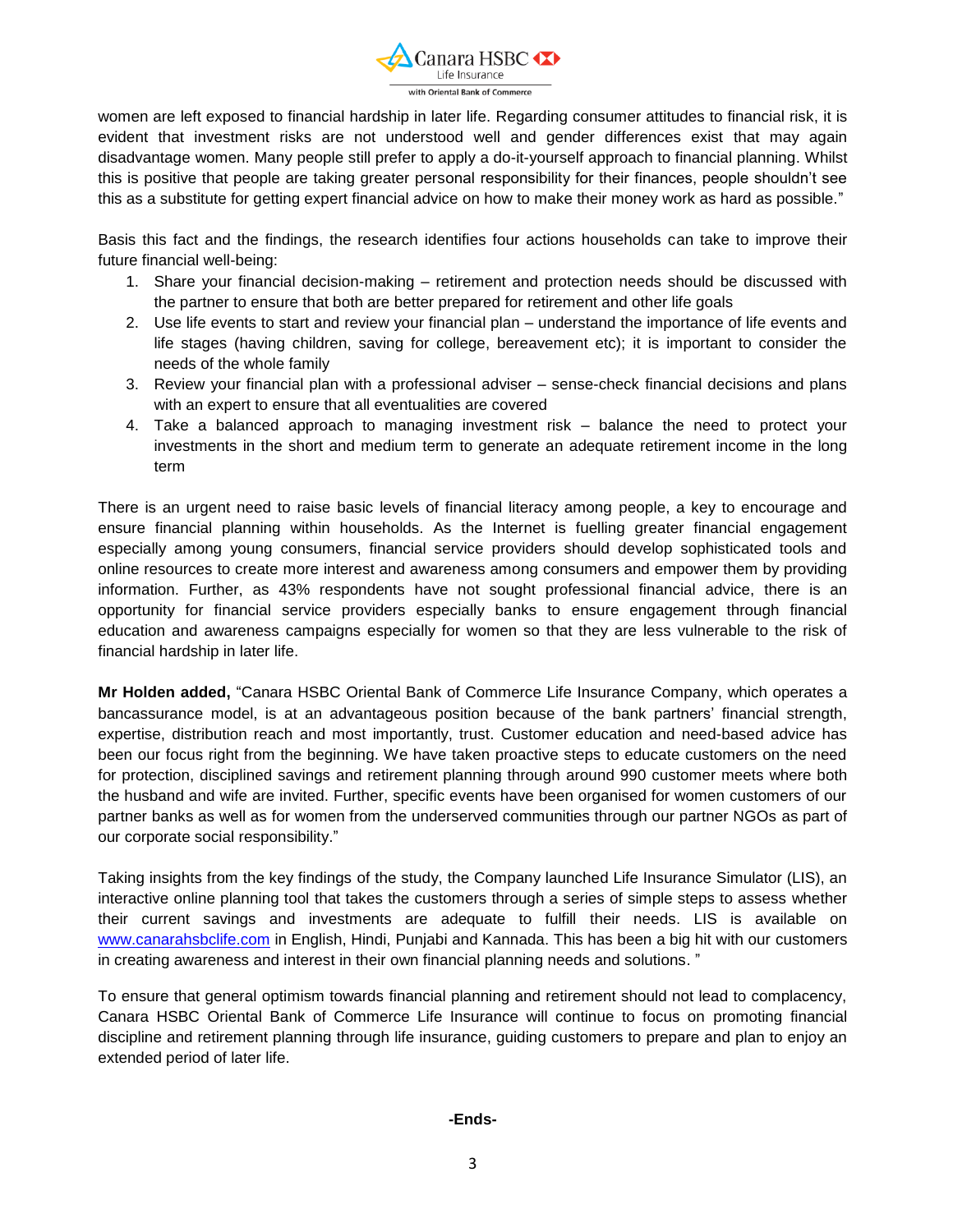

# **Notes to Editors**

#### **The Future of Retirement:** *Why Family Matters*

This report, *Why Family Matters*, is a supplementary report to the main 2011 report, *The Power of Planning,* the sixth in "The Future of Retirement" series. Both reports highlight findings from a survey of more than 17,000 people in 17 countries.

The report surveyed 17,849 "financial trendsetters" of working age (mostly between 30 and 60 years) in 17 countries - India, Argentina, Brazil, Canada, China, France, Hong Kong, Malaysia, Mexico, Poland, Saudi Arabia, Singapore, South Korea, Taiwan, UAE, UK, and the USA. Financial trendsetters tend to be more educated than average, live in urban areas and have greater access to the internet. Those in developing economies tend to share the same attitudes and behaviour of those in the developed world, including attitudes towards retirement planning.

The research was conducted online in December 2010 and some survey data was collected on both a household and individual basis.

The report refers to three distinct income groups: high income with gross annual household income over US\$100,000 (20% of sample); middle income with gross annual household income of US\$30,000 to US\$100,000 (30% of sample); and low income with gross annual household earnings below US\$30,000 (50% of sample).

#### **\*India Sample Size: 1028**

- 778 men surveyed and 250 women
- Three age bands:
- $-30-39:392 = 39%$
- $-40-49$ : 368 = 37%
- $-50-70$ \*: 240 = 24%

(we had 1 respondent aged between 60-70)

## **The Future of Retirement 2011:** *The Power of Planning*

*The Power of Planning* was the first report produced from the research which surveyed over 17,000 people from 17 countries in December 2010. It focused on the importance of planning for a happy retirement, and the steps people can take towards building an effective financial plan. Key findings included:

- Nearly 1-in-5 respondents (19%) did not know what their main source of retirement income would be
- Respondents in the West believe they will be worse off than their parents" generation, while in emerging markets, people believe they will be better off
- •50% of respondents worldwide did not have a financial plan in place
- •On average, those with financial plans amassed nearly two-and-a-half times more in retirement savings compared to those without plans, a "planning premium"

## **The Future of Retirement Programme**

HSBC"s The Future of Retirement programme is a world-leading independent study into global retirement trends. It provides authoritative insights into the key issues associated with ageing populations and increasing life expectancy around the world.

Since the Future of Retirement programme began in 2005, more than 110,000 people worldwide have been surveyed. The research findings help HSBC and its partners around the world to understand and meet the needs of its 89 million customers worldwide. The programme has helped advance retirement thought leadership, and raised awareness of HSBC as a leader in the growing retirement services market.